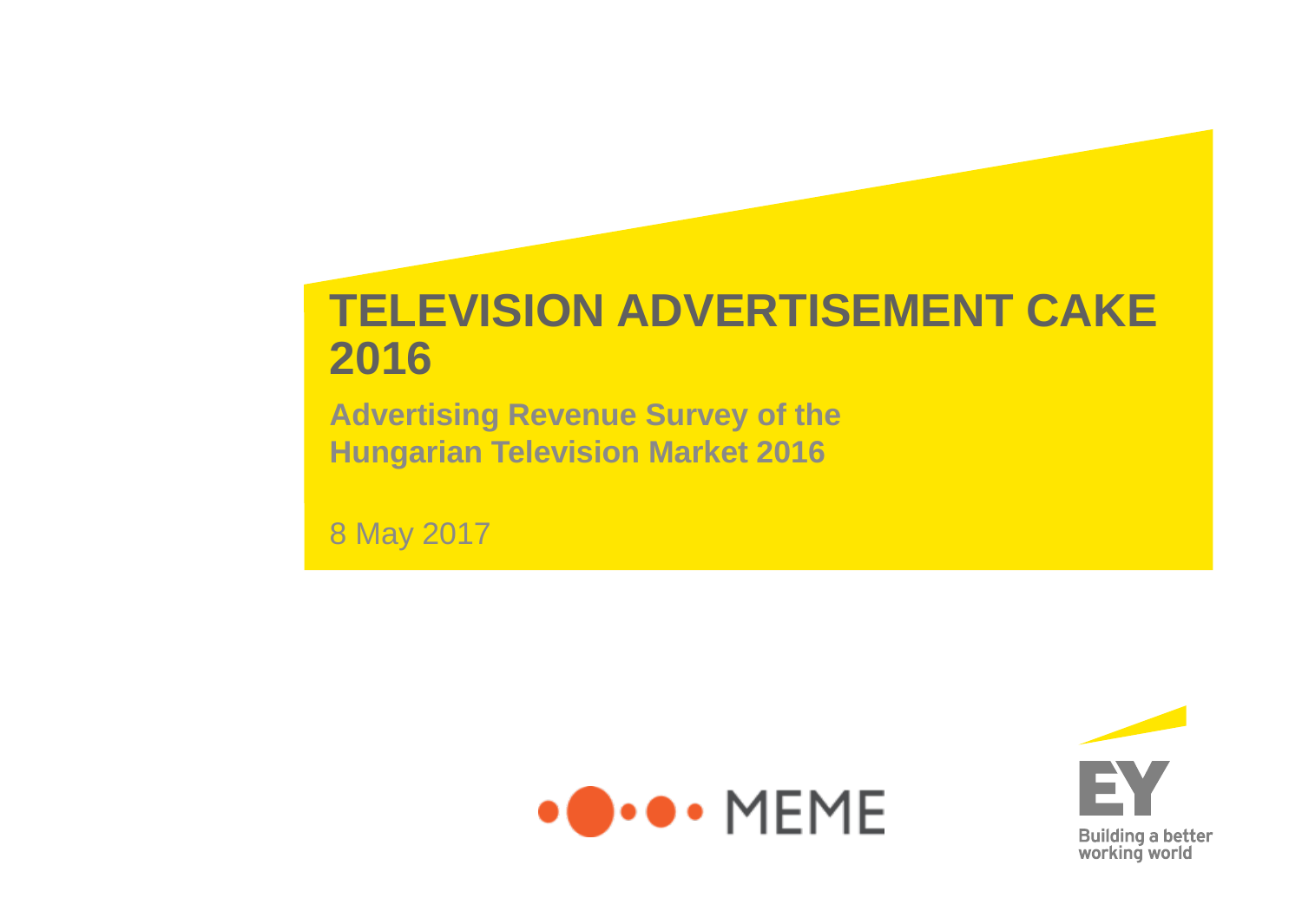# TELEVISION **ADVERTISEMENT CAKE 2016**

- ► Methodology follows the practice of recent years. This is the first year that EY examined the value of the public sector spending\*.
- $\blacktriangleright$  The data used to determine the size of the television advertising market was provided directly by television companies, members of the Association of the Hungarian Electronic Broadcasters (hereinafter referred to as MEME) and the relevant sales houses.
- ► 63 television channels provided data.
- Data collection and analysis was performed by EY.
- ► All collected data have been destroyed after the analysis.

<sup>\*</sup> Based on the 5/2017 decision (6 April) of the MEME general meeting: Public sector advertising revenue refers to all advertising revenue from the central budget and any advertising income derived from a business or market participant in which the state ownership - either directly or indirectly - holds at least 50% ownership or voting rights.

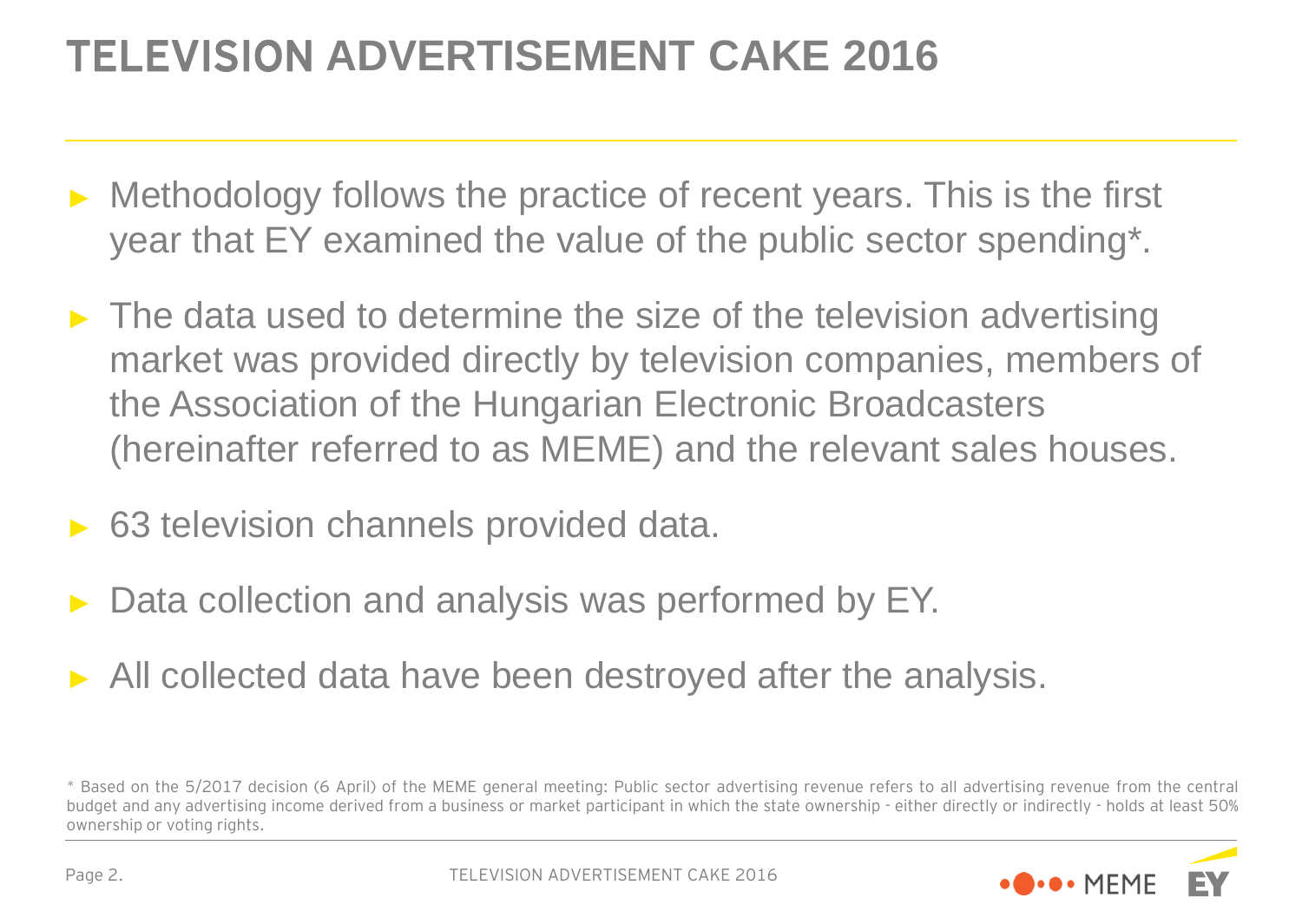# **List of data providers: 63 channels**

- ► ATV
- ► AXN
- ► Cartoon Network
- ► Chili
- ► Comedy Central
- ► Cool
- ► Discovery Channel
- ► Disney channel
- $\blacktriangleright$  DOQ
- ► Duna TV
- ► Duna World
- $\blacktriangleright$  FFM3
- ► Film Café
- ► Film+
- $\blacktriangleright$  Film+2
- ► Filmmánia
- ► FOX
- ► Galaxy
- ► Humor +
- ► ID Extra
- ► Izaura TV
- ► Kiwi TV
- ► Lifenetwork
- $\blacktriangleright$  M1
- $\blacktriangleright$  M2
- $\blacktriangleright$  M3
- ► M4 Sport
- $\blacktriangleright$  M<sub>5</sub>
- ► Minimax
- $Mozi+$
- ► MTV
- ► Music Channel
- ► Muzsika
- ► Nat Geo Wild
- ► National Geographic
- ► Nick.Jr.
- ► Nickelodeon
- ► Ozonenetwork
- ► Paramount Channel
- ► Prime
- $\blacktriangleright$  RTL II
- ► RTL Klub
- ► RTL Spike
- $\blacktriangleright$  RTL+
- ► Sláger tv
- ► Sorozat+
- ► Spektrum
- ► Spektrum Home
- ► Spíler TV
- ► Sport1
- ► Sport2
- ► SportM
- ► Story4
- ► Story5
- ► Super TV2
- $\blacktriangleright$  TLC
- ► Tv Paprika
- $\blacktriangleright$  TV2
- ► Universal
- ► Viasat3
- ► Viasat6
- ► Viva
- ► Zenebutik

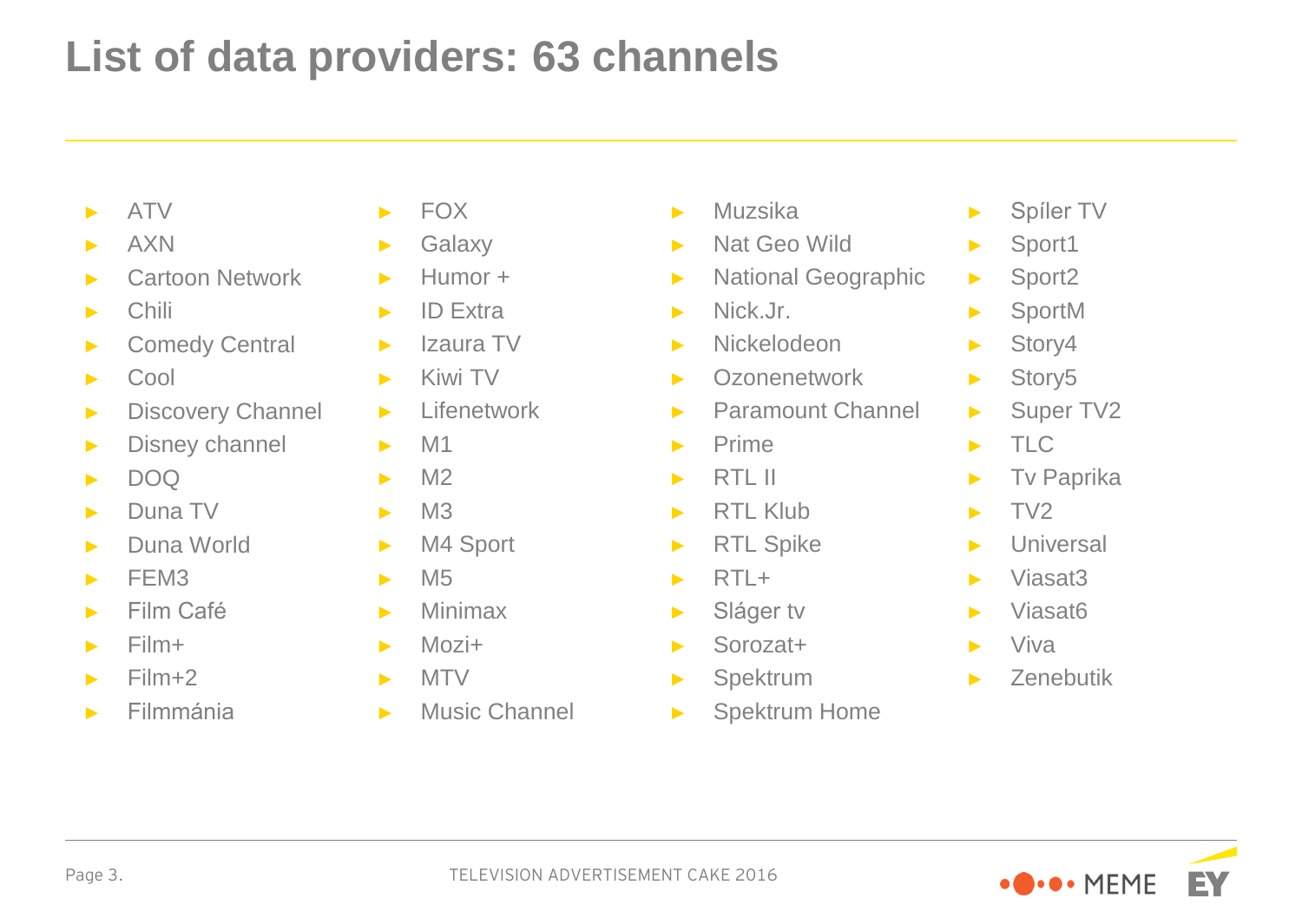## **Net-net revenue was used for our analysis**

- ► Net-net revenue was used, i.e. revenue after deducting discounts and agency commissions.
- ► No barter revenue was included.
- ► No other revenue data were included (e.g. premium rate calls or text message charges, revenues from events or merchandise).
- ► Sponsorship contained revenue from product placement but in the case of sponsored programs it did not contain production costs.
- ► All data are presented in million HUF.

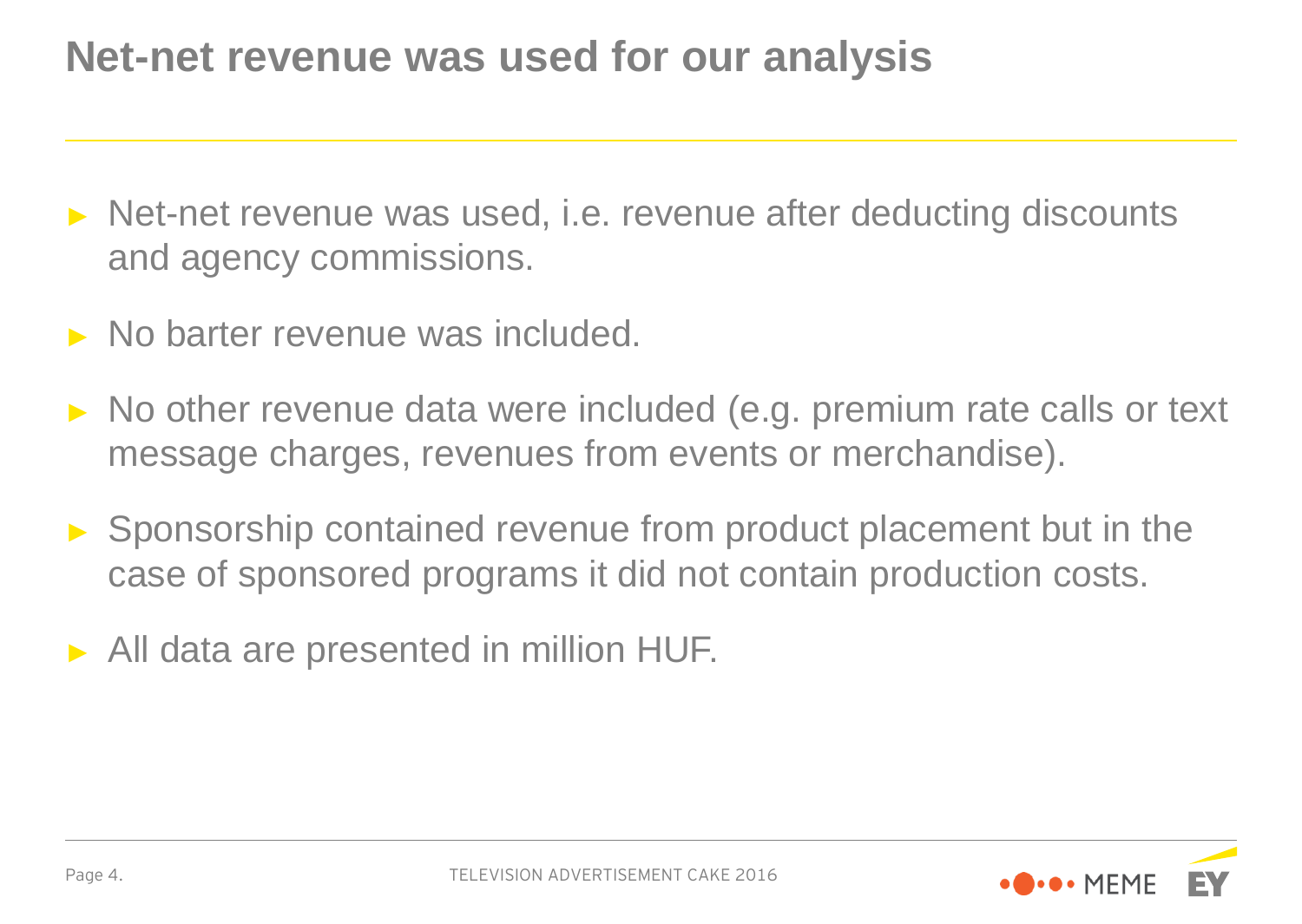# **A 56 billion television adcake in year 2016**

► Based on the calculation of EY, the total revenue of the television advertising market in 2016 is:

# **56 033 MILLION HUF**

► The market share of the participating television companies based on television viewership data is approximately 99%.\*



<sup>\*</sup> Within the 18–49 age range, 2-26 hours range (data provided by MEME)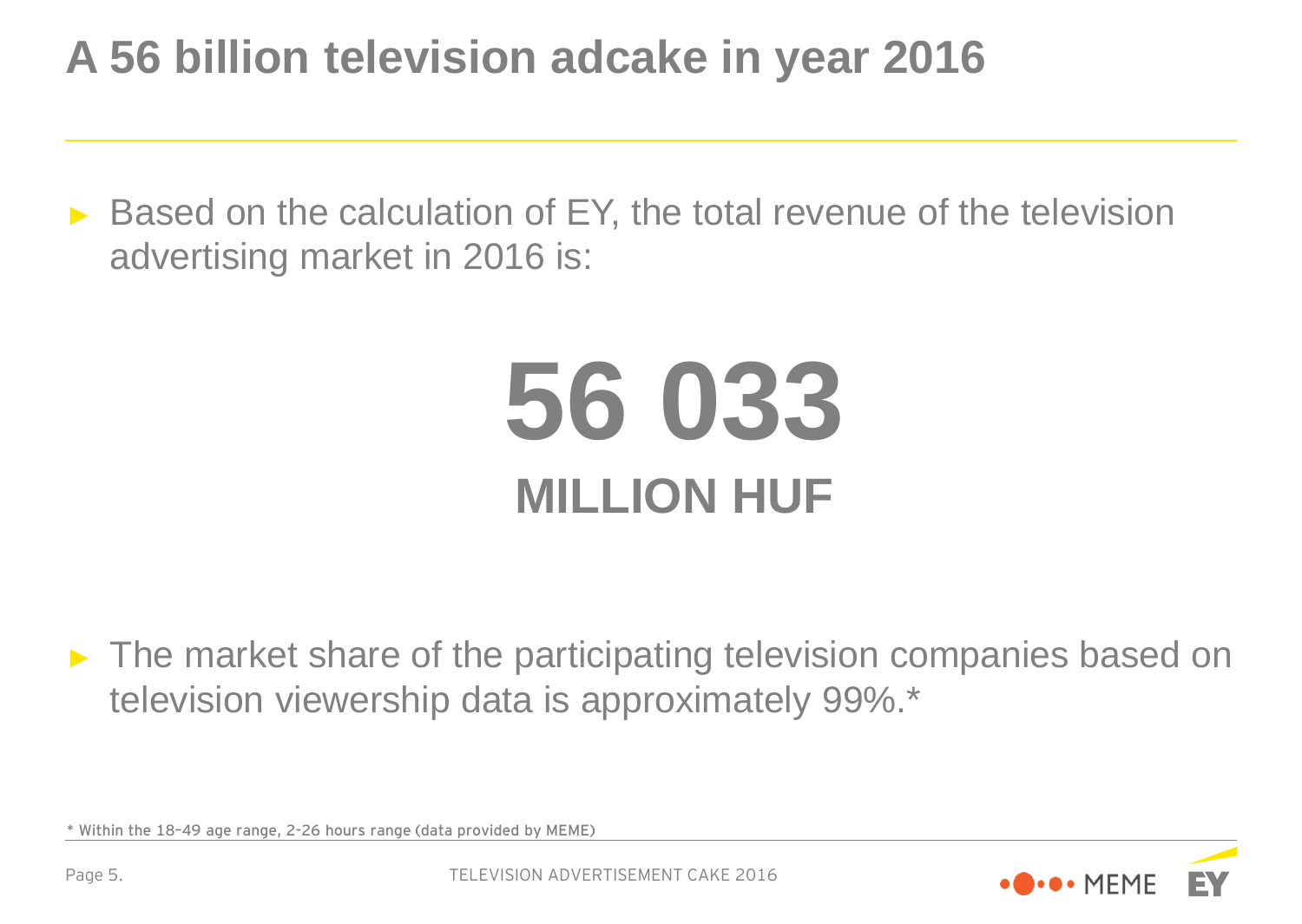# **Television adcake 2016 (in million HUF and percentage)**



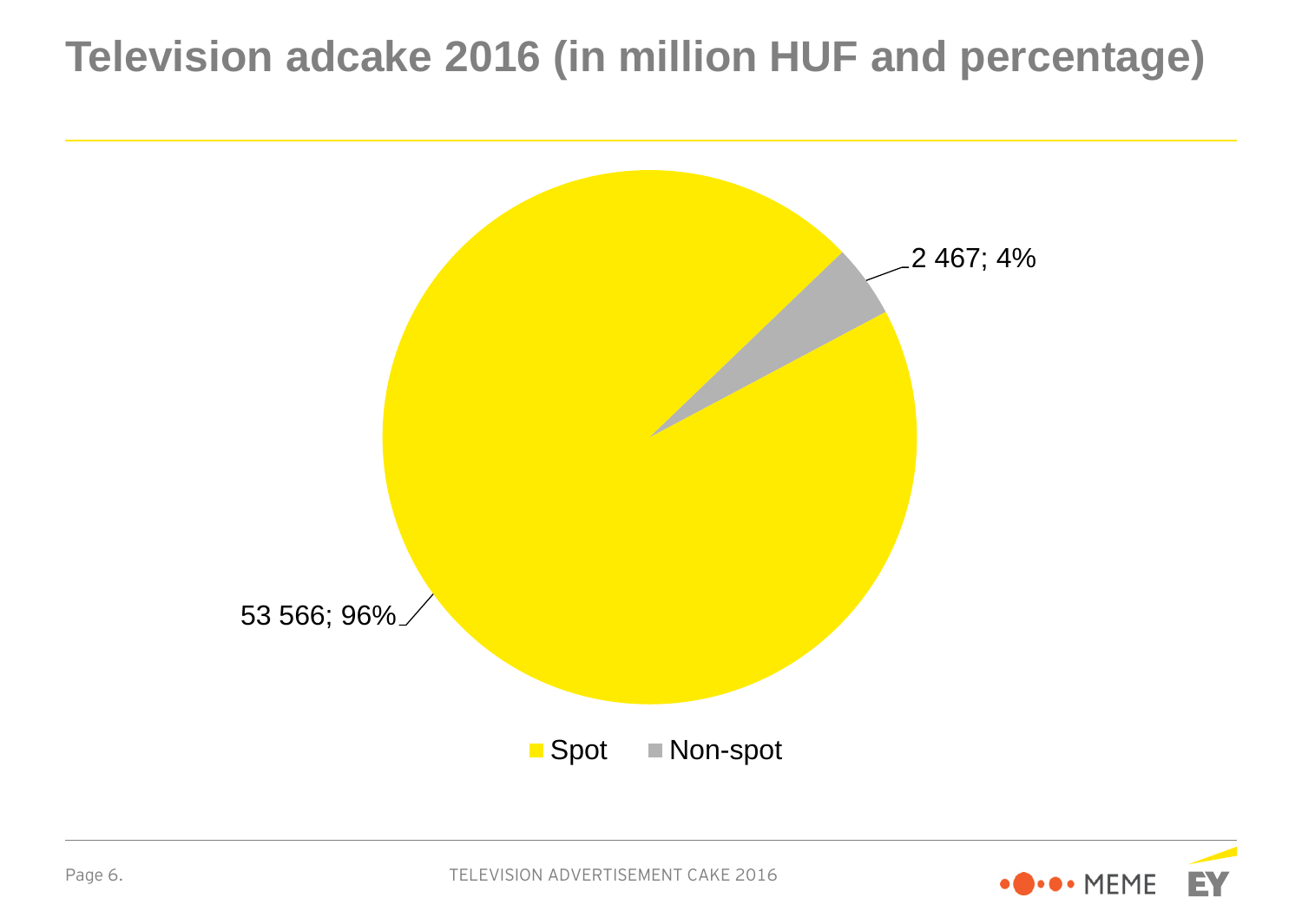# **Television advertising revenue increased by 9%**

### **Television advertising revenue of prior years (million HUF)**



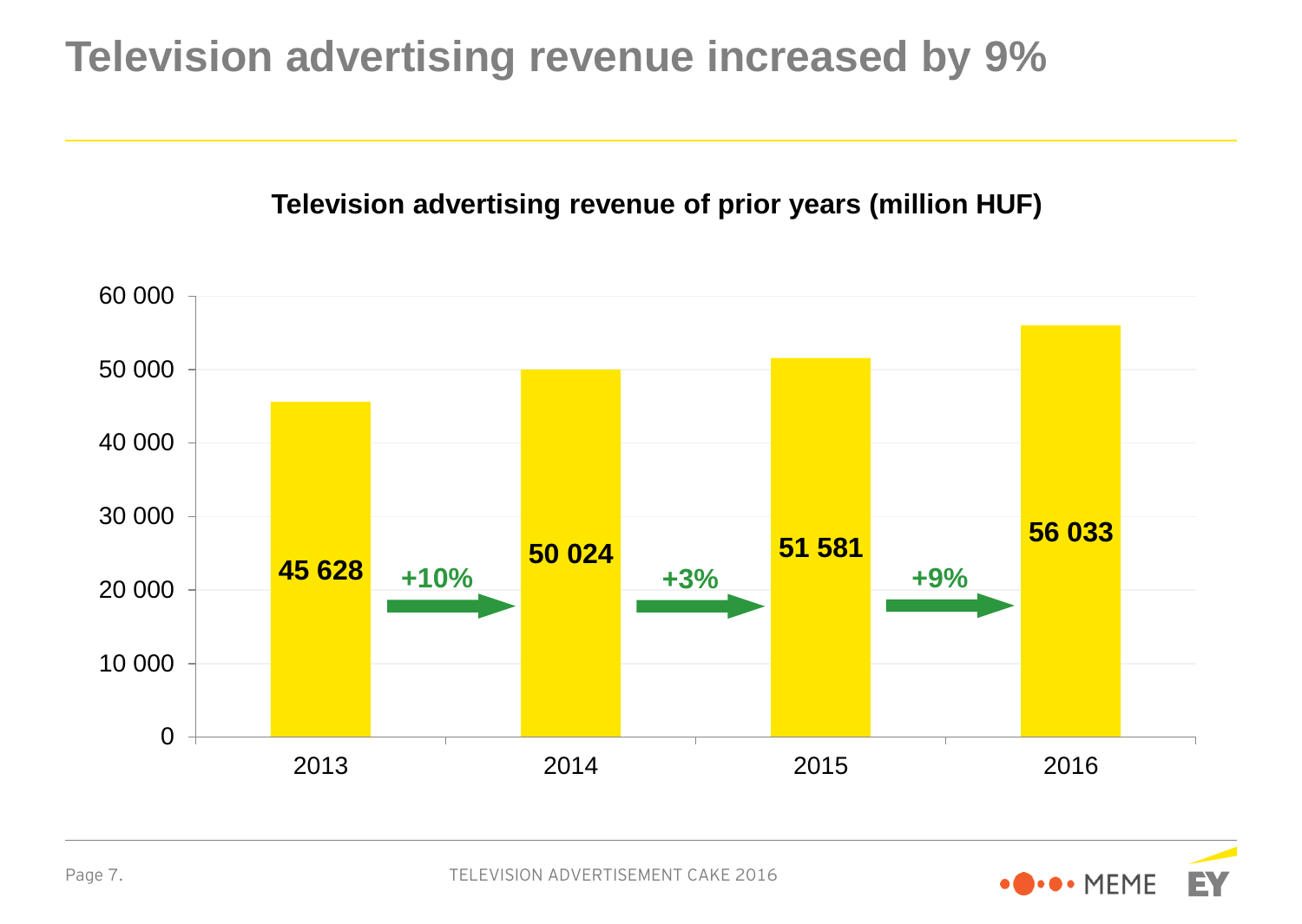### **Spot advertising revenue increased by 10% compared to last year**



# **Television Advertising Revenue by Type of Advertisement**

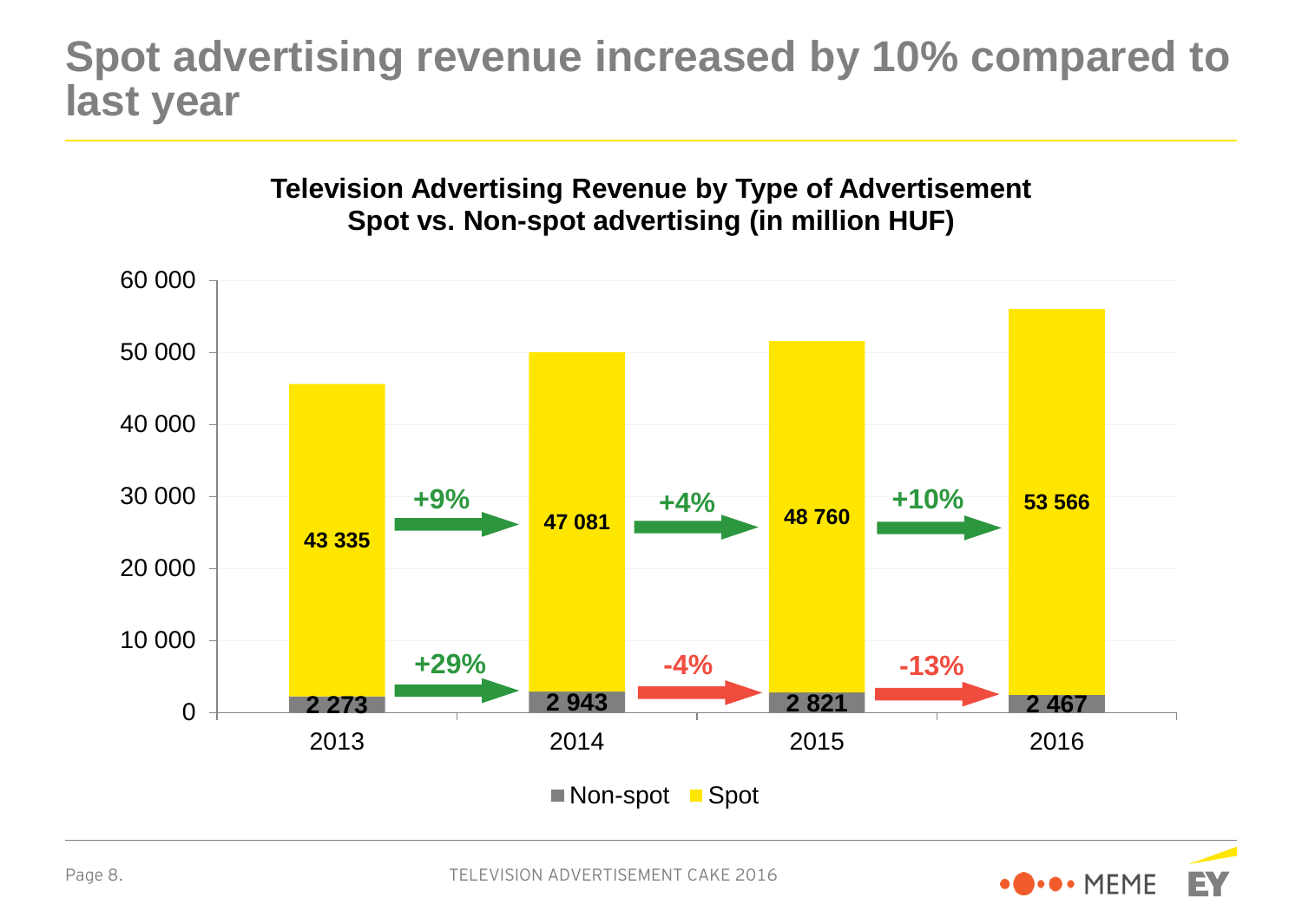**Share of advertising revenue generated by spots increased by 1% within the television advertisement cake in 2016**





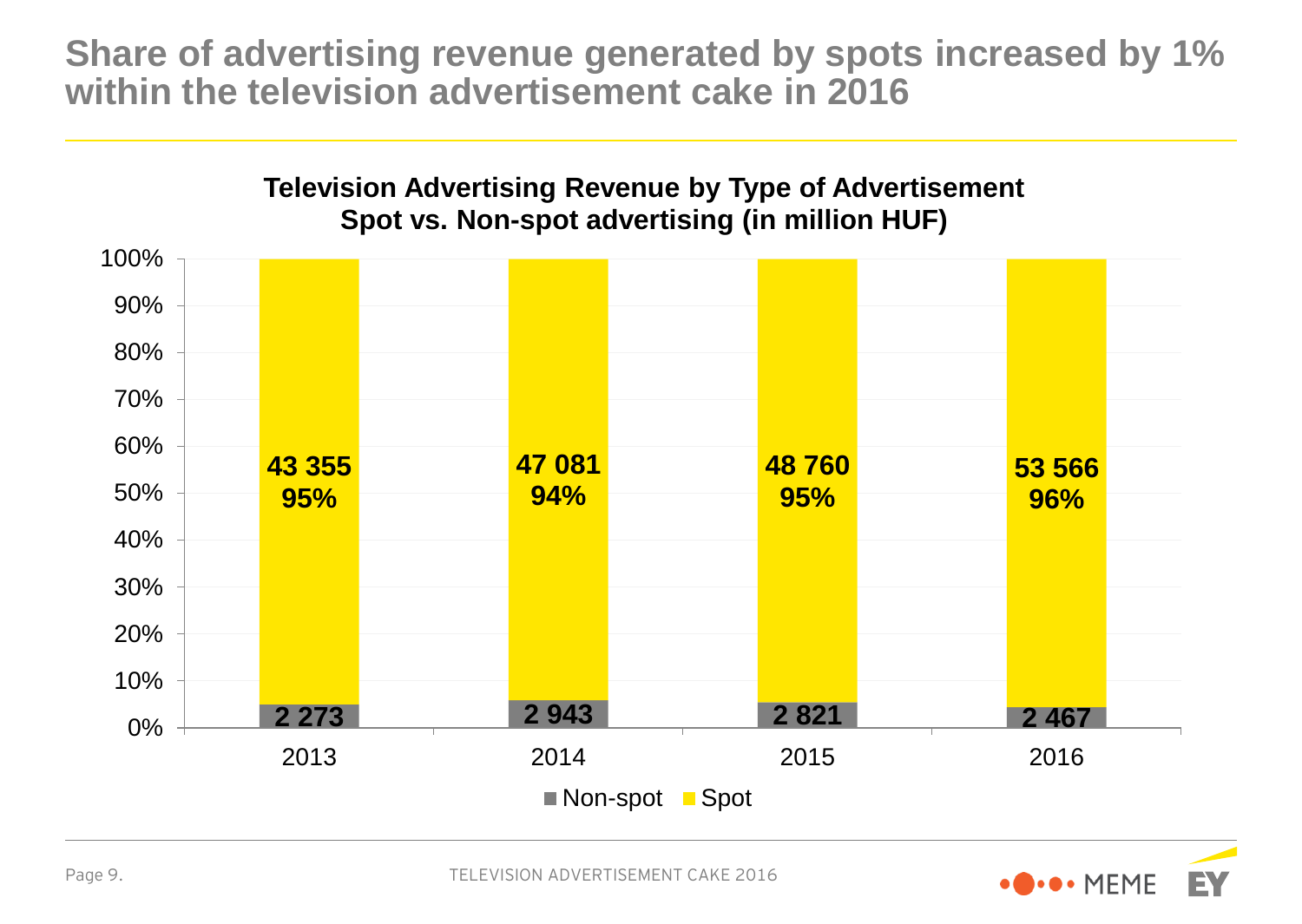## **A 6.3 billion public sector advertising revenue of the television adcake in year 2016**

► Based on the calculation of EY, the public sector advertising revenue of the television advertising market in 2016 is:

# **6 306 MILLION HUF\***

\* Based on the 5/2017 decision (6 April) of the MEME general meeting: Public sector advertising revenue refers to all advertising revenue from the central budget and any advertising income derived from a business or market participant in which the state ownership - either directly or indirectly - holds at least 50% ownership or voting rights.

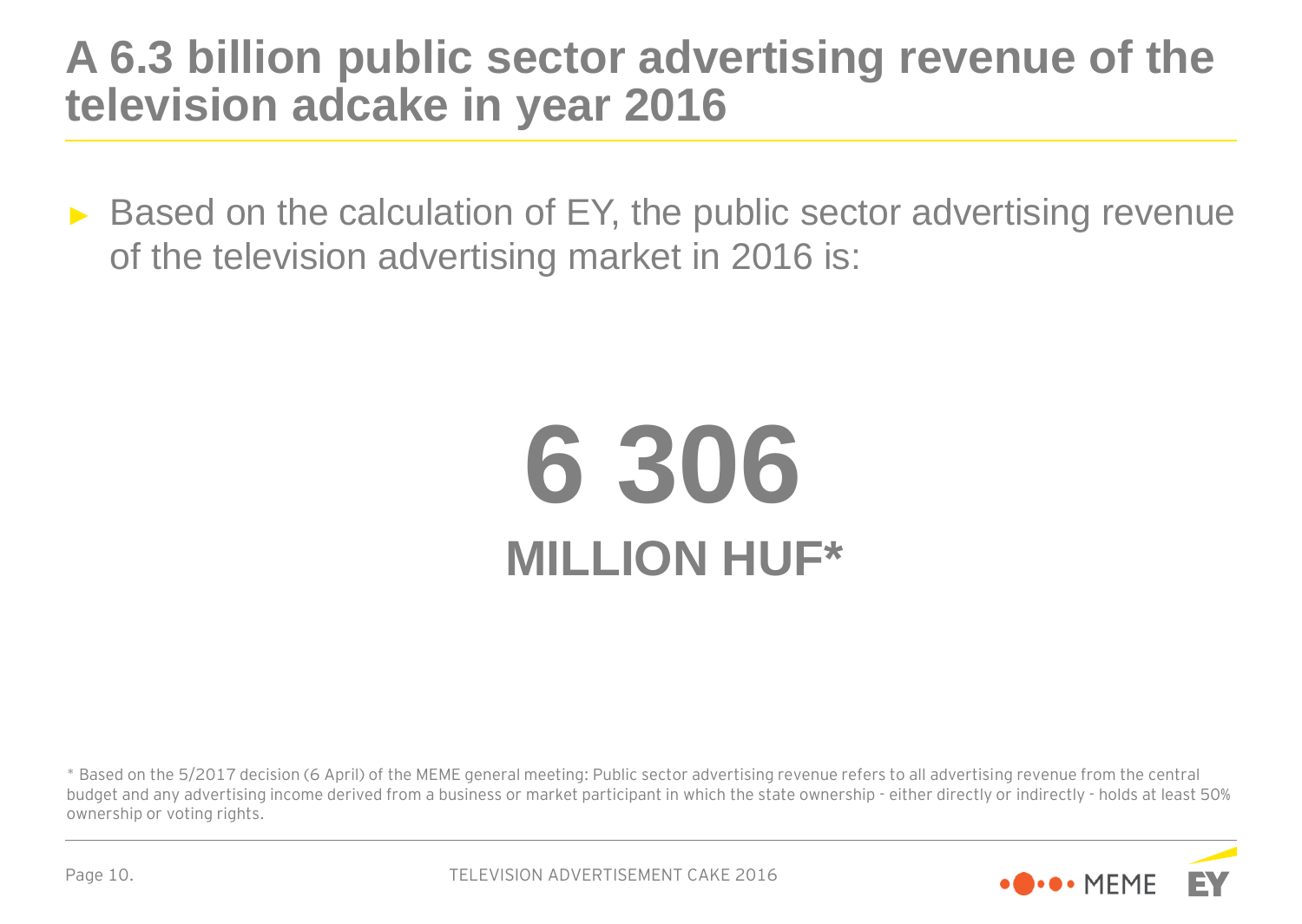# **Television adcake 2016 (in million HUF and percentage)**



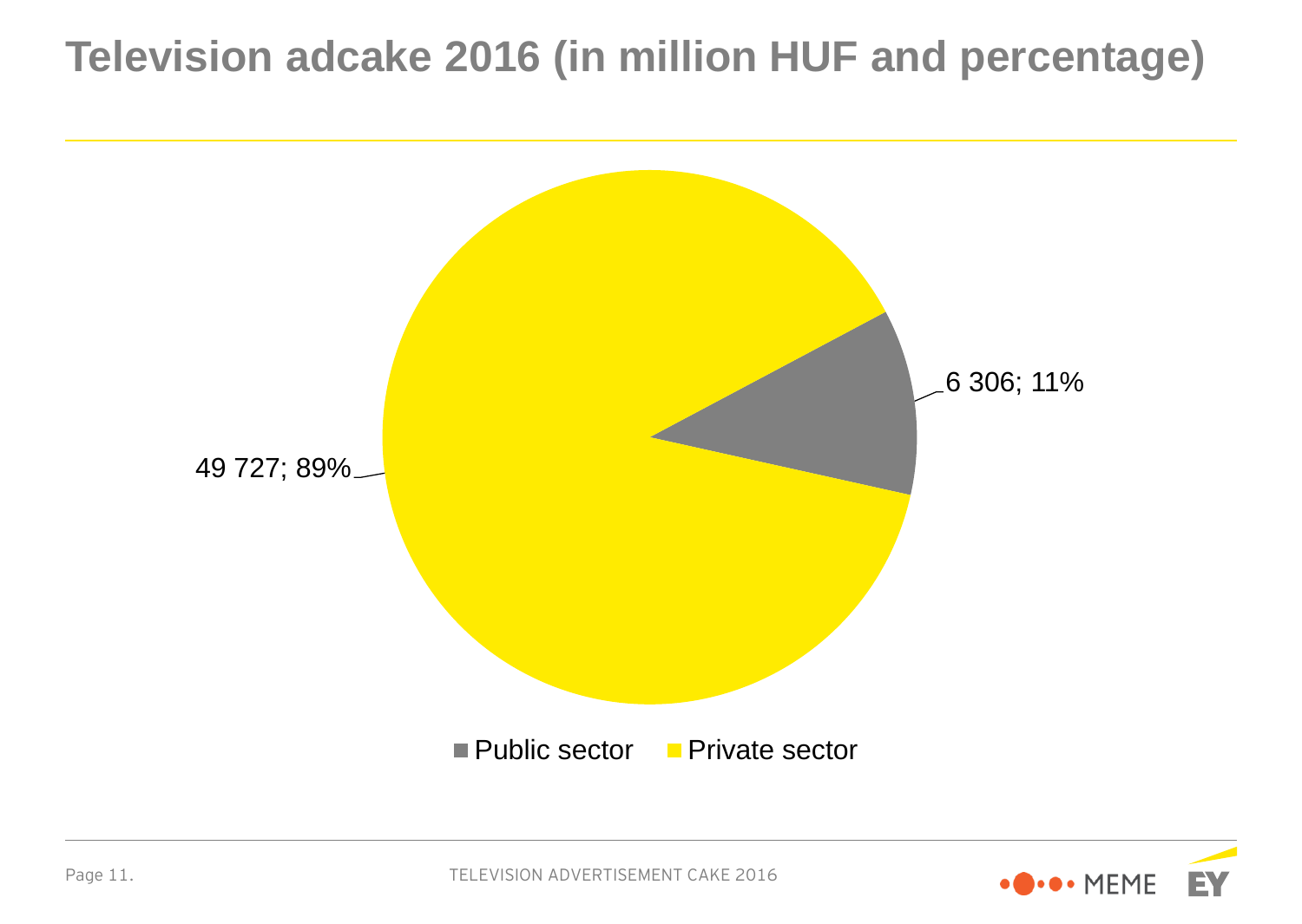## **Public and private sector advertising revenues in the past years**



\*Data was not available regarding MTVA's public sector revenues for the period 2007-2010, so these values are not included in the chart above.

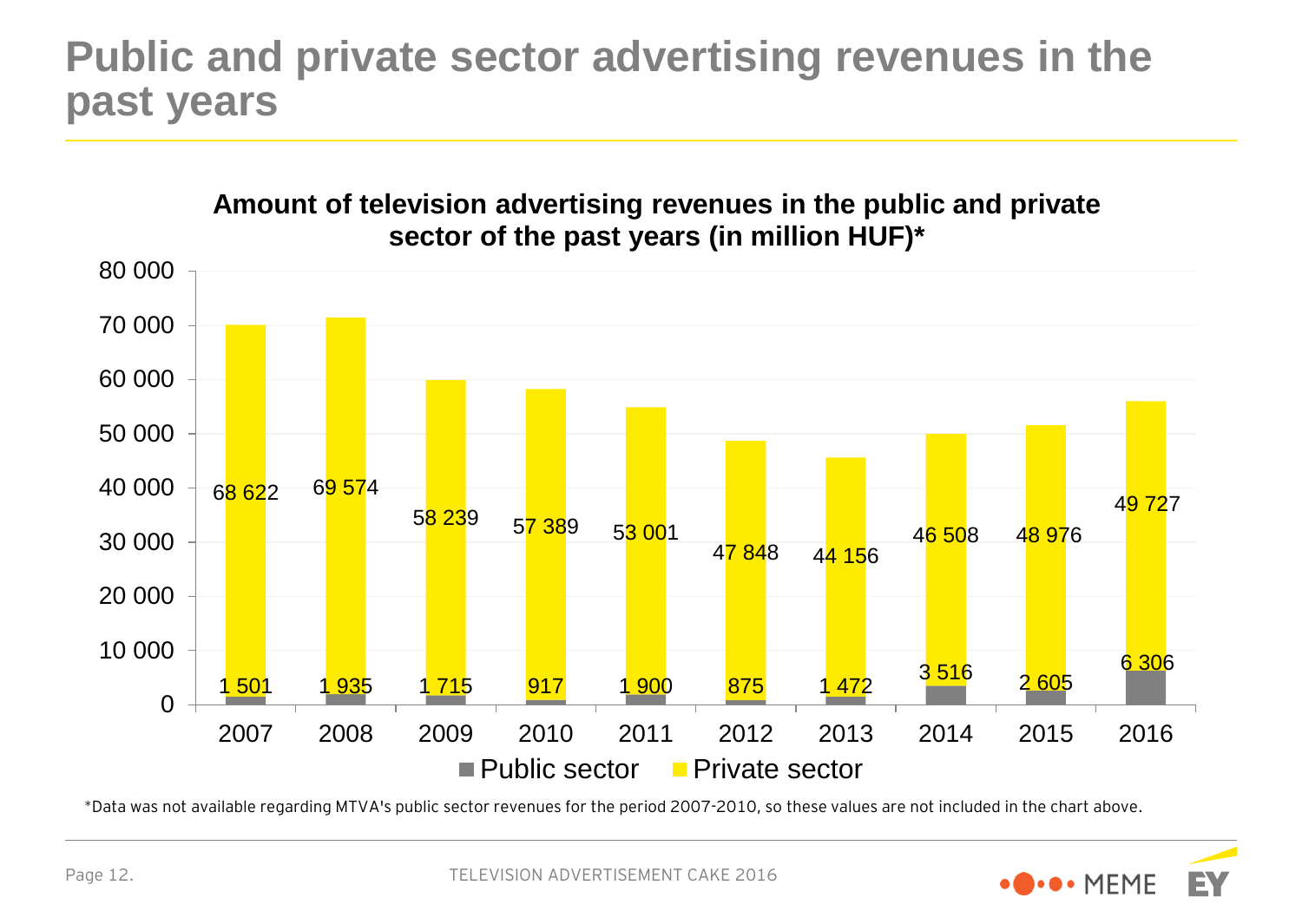**The share of advertising revenue from public sector companies increased by 6% across the entire television adcake in 2016**

### **Amount of television advertising revenues in the public and private sector of the past years (in million HUF)**



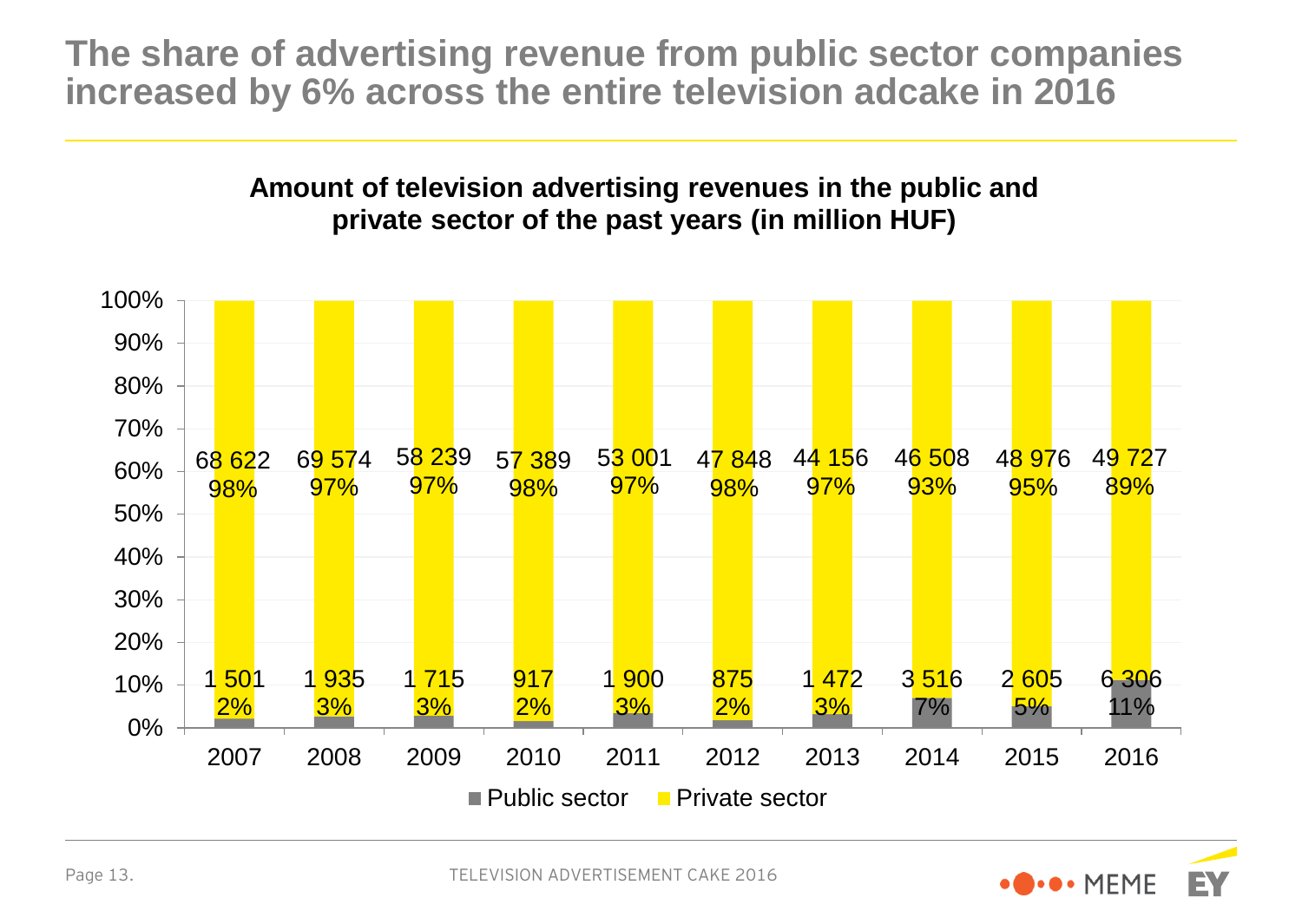**The public sector advertising revenues have increased by 142% and the private sector revenues by 2% compared to last year**

### **Distribution of television advertising revenues between public and private sectors (in million HUF)**



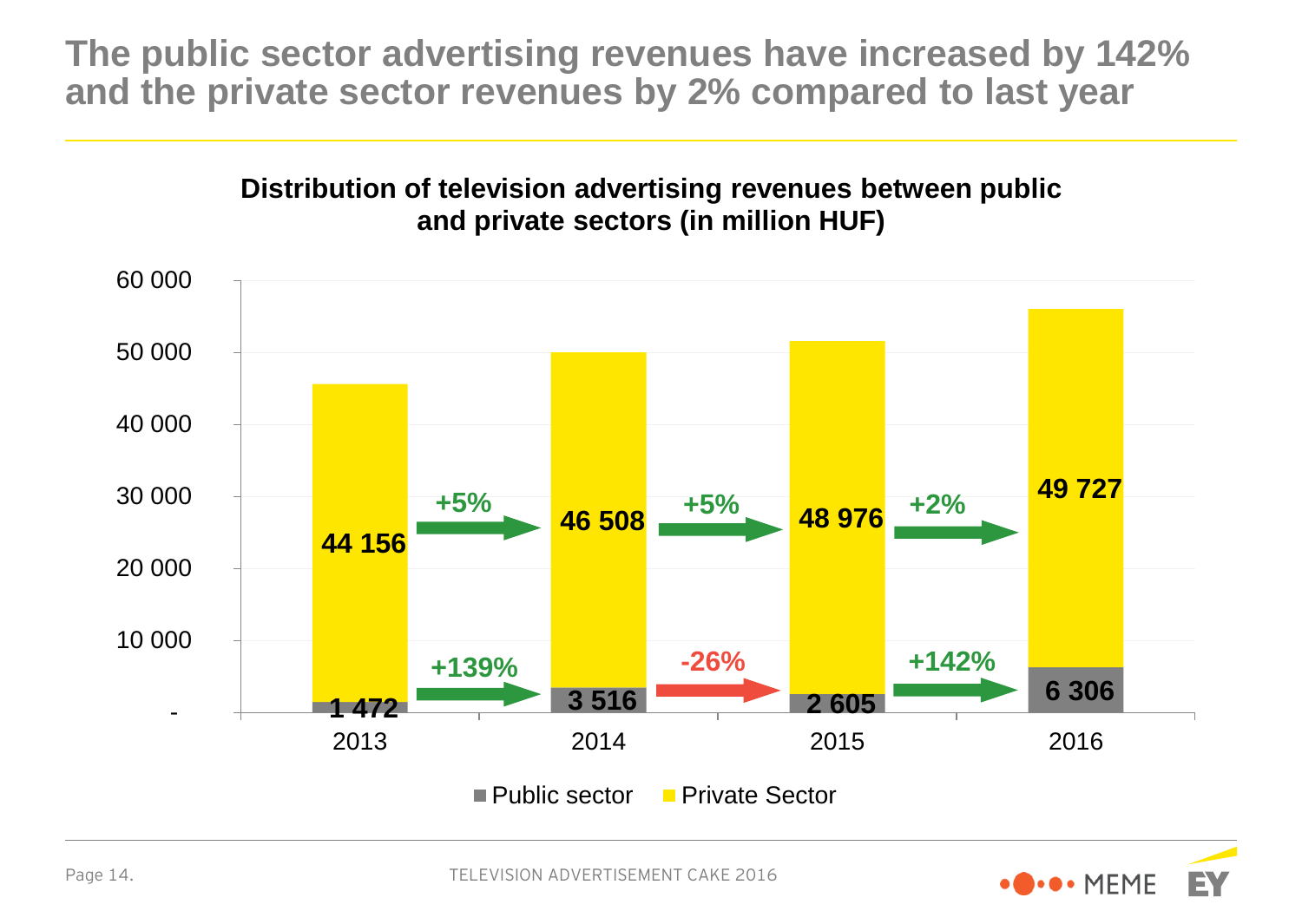# Summary

- In 2016 the television advertising revenue exceeded 56 billion HUF, of which 6.3 billion HUF was public sector advertising revenue.
- ► On the whole, the advertising revenues have increased compared to last year. The growth rate was 4.452 million HUF in 2016, which is equivalent to a 9% growth. The private sector revenues have increased by 2%, while the public sector revenues rose by 142%.

Last year's 4 percent decline of the non-spot advertising revenue decreased with an additional 13 percent in 2016. By contrast, after the 4% increase of spot advertising revenue in 2015, the trend continued this year with a 10% increase compared to the previous year.

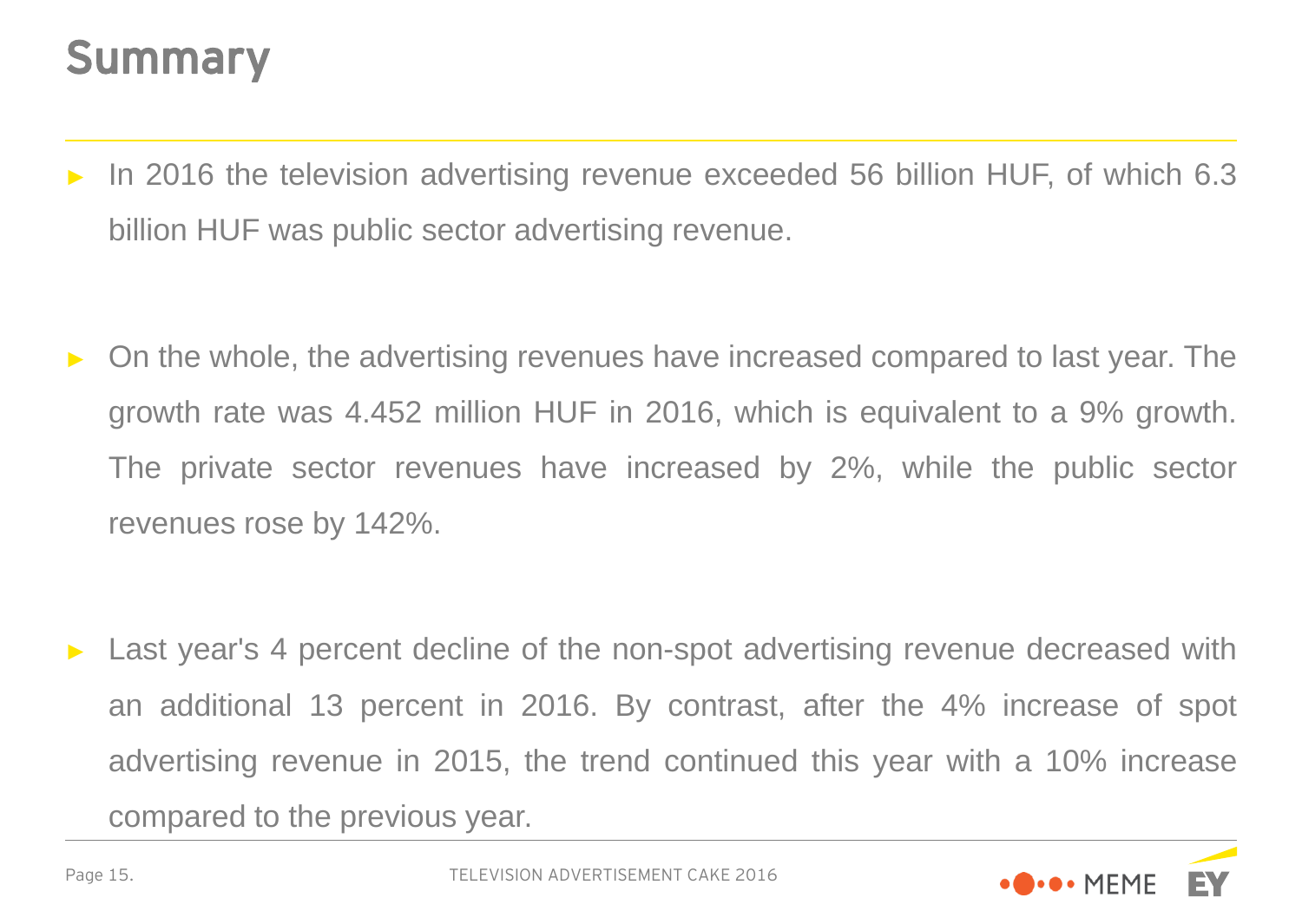# **Thank you for your attention!**